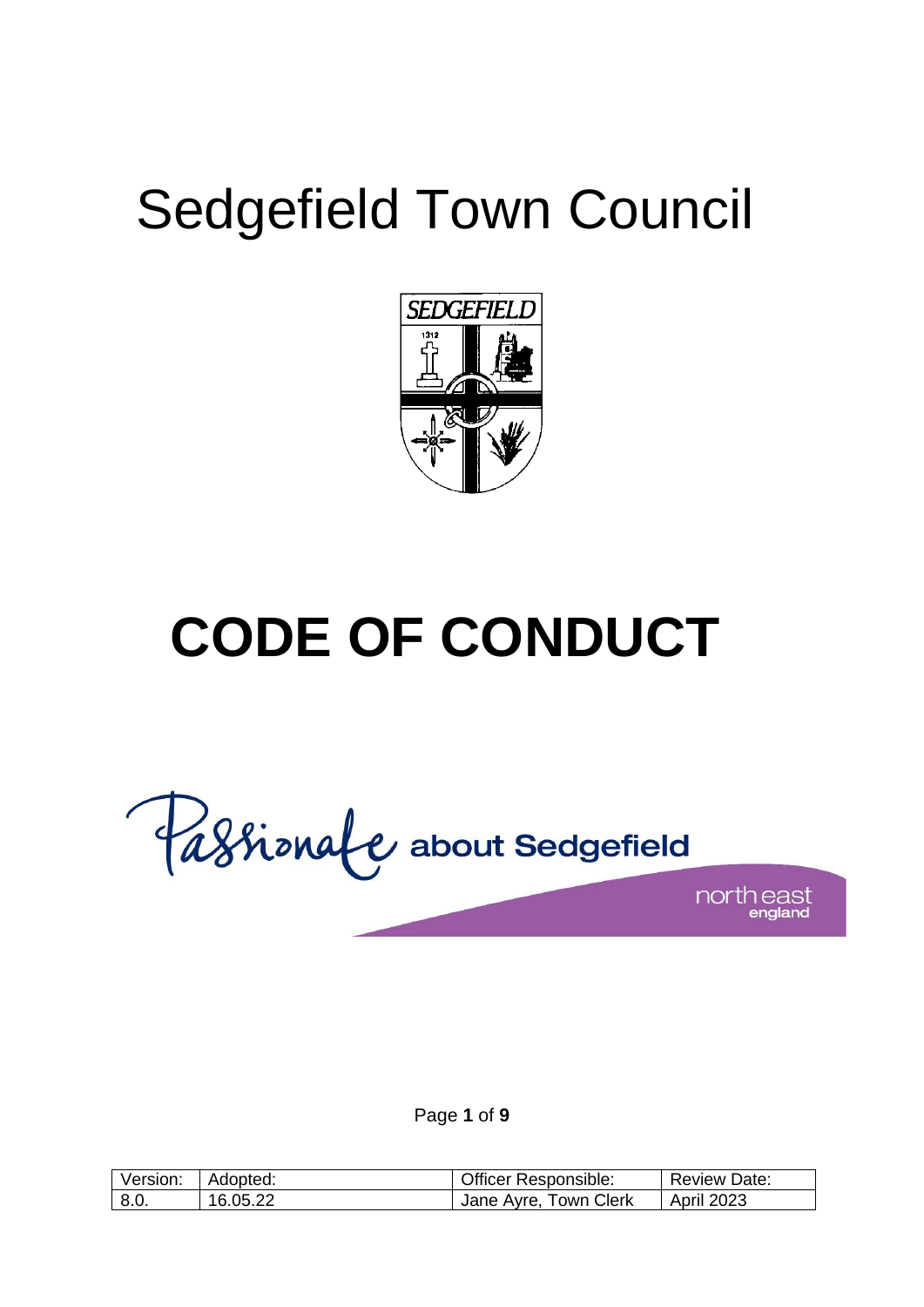# **SEDGEFIELD TOWN COUNCIL CODE OF CONDUCT**

# **INDEX**

|    | Introduction:                                               | 3 |
|----|-------------------------------------------------------------|---|
| 1. | Part One - General Conduct                                  | 3 |
| 2. | Part Two - Registration of Interests                        |   |
|    | Register of Interests                                       |   |
|    | Disclosable Pecuniary Interests Entered On The Register     |   |
|    | Disclosable Pecuniary Interests Not Entered On The Register | 8 |
|    | Sensitive Interests                                         | 8 |
|    | <b>Other Relevant Interests</b>                             | 9 |
|    | <b>Gifts and Hospitality</b>                                | 9 |

# Page **2** of **9**

| Version:         | Adopted: | <b>Officer Responsible:</b> | <b>Review Date:</b> |
|------------------|----------|-----------------------------|---------------------|
| $\overline{8.0}$ | 16.05.22 | Jane Ayre, Town Clerk       | April 2023          |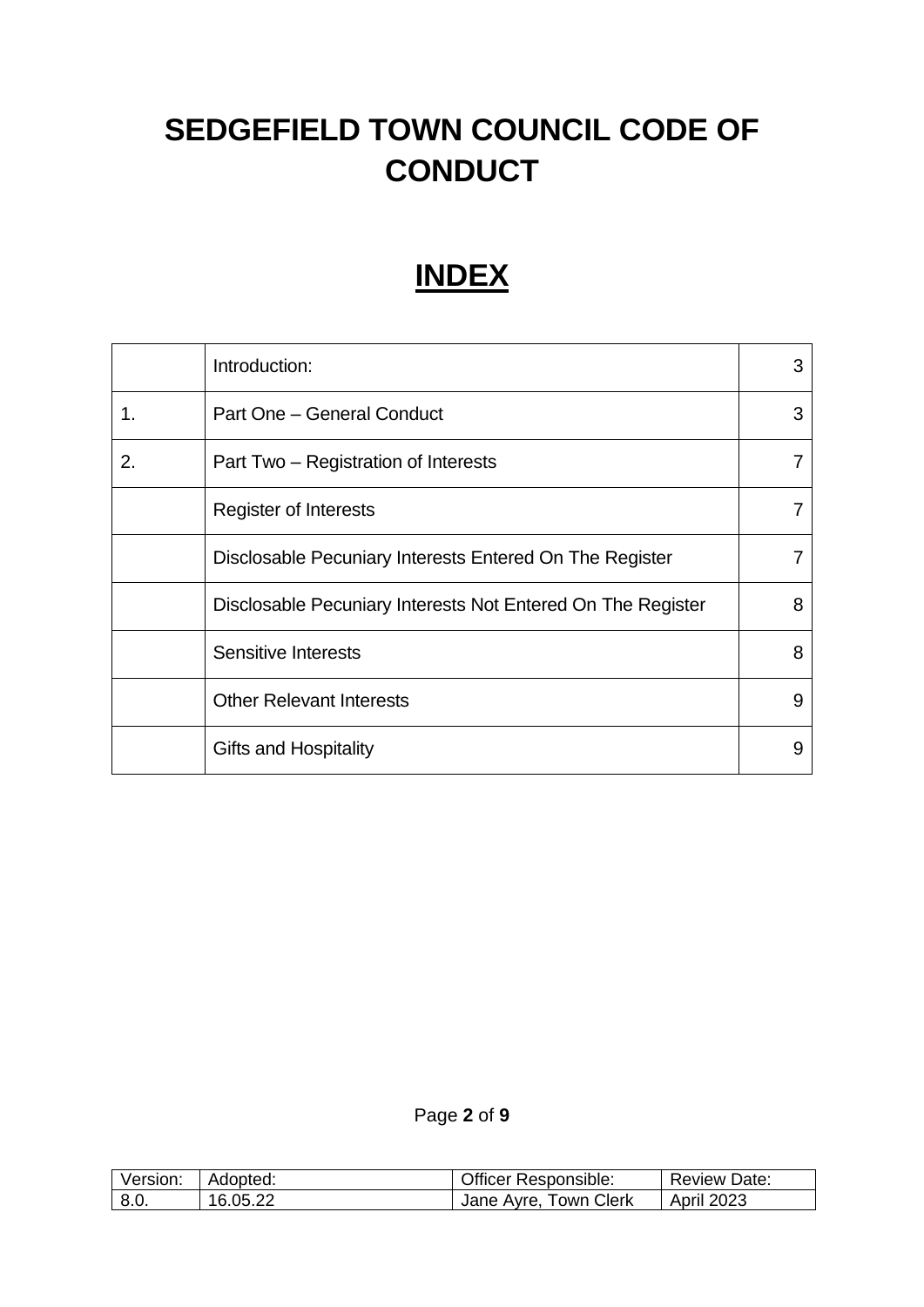**This Code of Conduct was adopted by the Full Council at its AGM on 16th May 2022. It will be reviewed annually and so that it can be presented for readoption at subsequent Council AGMs.** 

### **INTRODUCTION:**

This Code sets out the conduct that is expected of elected and co-opted Members of the Council when they are acting in that capacity. This means the Code applies whenever you:

- Conduct the business of the Council (including the business of your office as an elected Councillor or co-opted member); or
- Act, claim to act or give the impression you are acting as a representative of the Council.

'Co-opted Member' means any person who is a Member of any Committee or Working Group of the Council with a right to vote but is not one of its elected Members.

# **1. PART ONE – GENERAL CONDUCT:**

- 1.1. Members and co-opted Members of Sedgefield Town Council ("the Council") are expected to undertake their duties as follows:
- 1.2. Represent the community and work constructively with employees and partner organisations to ensure the area is a safer place to live, work and visit.

#### Page **3** of **9**

| Version: | Adopted: | <b>Officer Responsible:</b> | <b>Review Date:</b> |
|----------|----------|-----------------------------|---------------------|
| 8.0.     | 16.05.22 | Jane Ayre, Town Clerk       | <b>April 2023</b>   |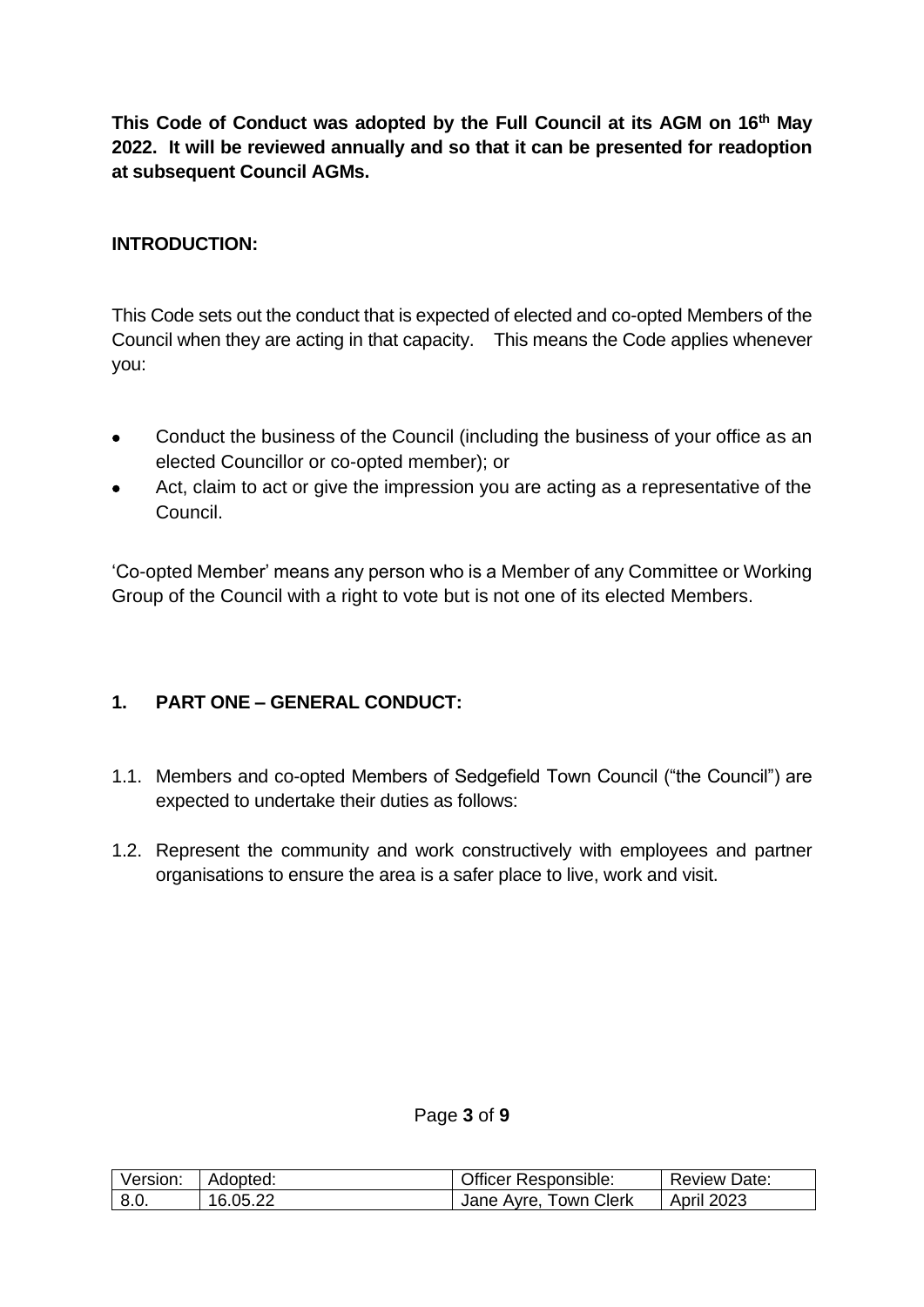1.3. Behave in a manner that is consistent with the following principles to achieve best value for residents and maintain public confidence in the Council:

| a) | Selflessness:   | Act solely in terms of the public interest and not act<br>in such a way as to gain financial or other material<br>benefits for themselves, their family or friends.                                    |
|----|-----------------|--------------------------------------------------------------------------------------------------------------------------------------------------------------------------------------------------------|
| b) | Integrity:      | Not placing themselves under any financial or other<br>obligation to outside individuals or organisations that<br>might seek to influence them in the performance of<br>their official duties;         |
| c) | Objectivity:    | Make choices on merit, in carrying our<br>public<br>including<br>when<br>making<br>public<br>business,<br>appointments, awarding contracts, or recommending<br>individuals for rewards and benefits;   |
| d) | Accountability: | Be accountable for their decisions and actions to the<br>public and must submit themselves to whatever<br>scrutiny is appropriate to their office;                                                     |
| e) | Openness:       | Be as open as possible about all the decisions and<br>actions they take, and give reasons for decisions and<br>restrict information only when the wider public<br>interest or the law clearly demands; |
| f  | Honesty:        | Declare any private interests relating to their public<br>duties and take steps to resolve any conflicts arising<br>in a way that protects the public interest;                                        |
| g) | Leadership:     | Promote and support these principles by leadership<br>and example.                                                                                                                                     |

- 1.4. Act in accordance with the principles in paragraph 1.3. and, in particular:
	- a) Champion the needs of residents the whole community and all constituents, including those who did not vote for them – and put the public interest first;
	- b) Deal with representations or enquiries from residents, members of our communities and visitors fairly, appropriately and impartially;

# Page **4** of **9**

| Version: | Adopted: | <b>Officer Responsible:</b> | <b>Review Date:</b> |
|----------|----------|-----------------------------|---------------------|
| 8.0.     | 16.05.22 | Jane Ayre, Town Clerk       | April 2023          |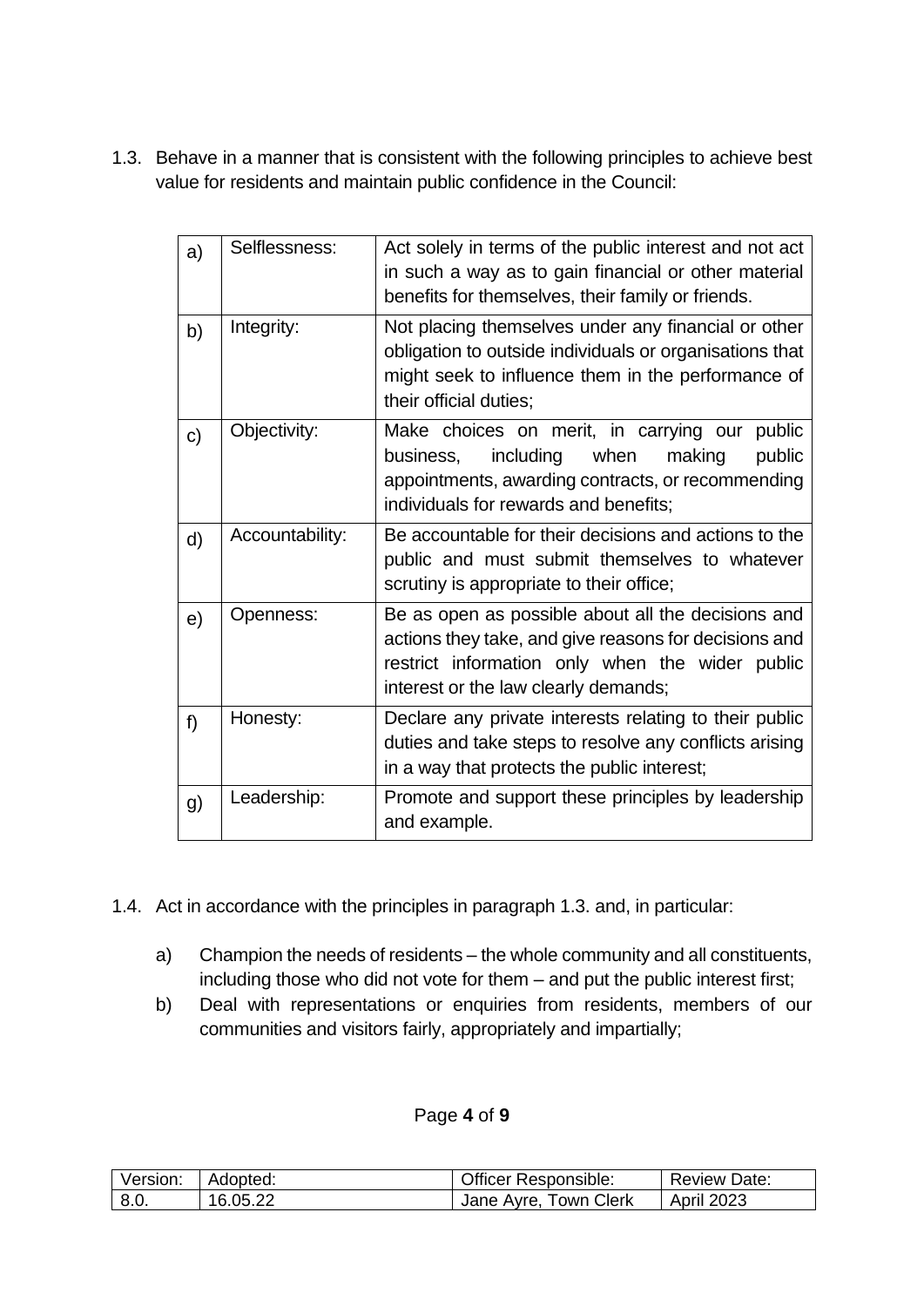- c) Not allow other pressures, including the financial interests of themselves or others connected to them, to deter them from pursuing the interests of the Council or the good governance of the Council in the proper manner;
- d) Exercise independent judgement and not compromise their position by placing themselves under obligations to outside individuals or organisations who might seek to influence the way they perform their duties as a Member/Co-opted Member of the Council;
- e) Listen to the interests of all parties, including relevant advice from statutory and other professional officers, take all relevant information into consideration, remain objective and make decisions on merit;
- f) Be accountable for decisions and cooperate when scrutinised internally and externally, including by local residents;
- g) Contribute to making the Council's decision making processes as open and transparent as possible to ensure residents understand the reasoning behind those decisions and are informed when holding the Council to account but restricting access to information when the wider public interest or the law requires it;
- h) Behave in accordance with all legal obligations, alongside any requirements contained within the Council's policies, protocols and procedures, including on the use of the Council's resources;
- i) Value colleagues and staff and engage with them in an appropriate manner and one that underpins the mutual respect that is essential to good local government;
- j) Always treat people with respect, including the organisations and public they engage with and work alongside: Respect means politeness and courtesy in behaviour, speech, and in the written word. Debate and having different views are all part of a healthy democracy. Members should express, challenge, criticise and disagree with views, ideas, opinions and policies in a robust but civil manner. Members must not, however, subject individuals, groups of people or organisations to

personal attack.

Members should treat members of the public politely and courteously. Rude and offensive behaviour lowers the public's expectations and confidence in Members. Members equally have a right to expect respectful behaviour from the public. If members of the public are being abusive, intimidatory or threatening, Members may stop any conversation or interaction in person or online and report them to the local authority, the relevant social media provider or the police. This also applies to fellow Members, where appropriate action could then be taken under the Code of Conduct, and principal local

| l Version: | Adopted: | <b>Officer Responsible:</b> | <b>Review Date:</b> |
|------------|----------|-----------------------------|---------------------|
| 8.0.       | 16.05.22 | Jane Ayre, Town Clerk       | <b>April 2023</b>   |

# Page **5** of **9**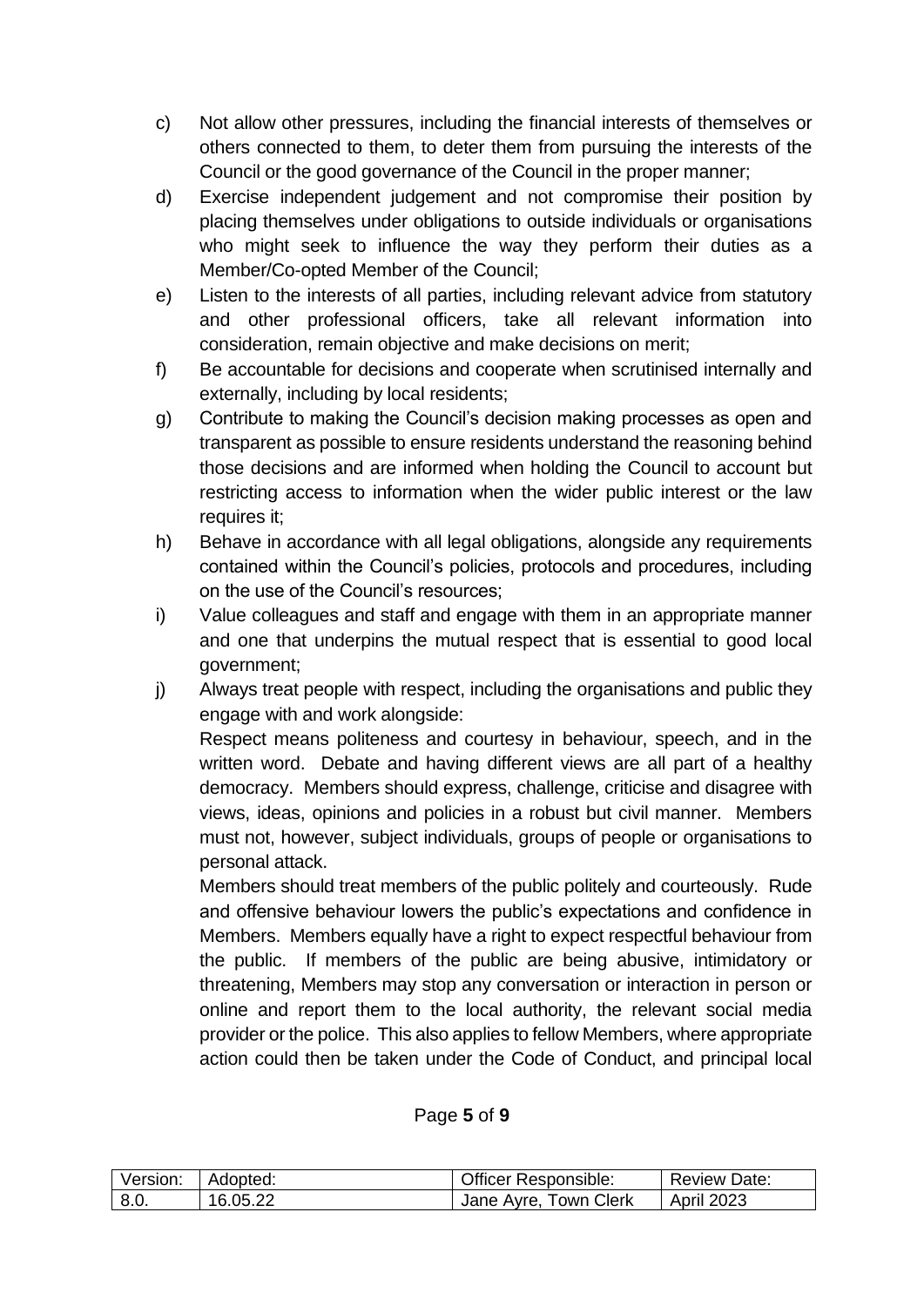authority employees, where concerns should be raised in line with the principal local authority's relevant protocols;

- k) Provide leadership through behaving in accordance with these principles when championing the interests of the community with other organisations as well as within this Council;
- l) Not disclose information given to them in confidence by anyone or information acquired, which they believe, or ought reasonably to be aware, is of a confidential nature, without express authority and/or unless the law requires it.
- m) Not to bully or harass any person (including specifically any Council employee) and you must not intimidate or improperly influence, or attempt to intimidate or improperly influence, any person who is involved in any complaint about any alleged breach of the Code of Conduct.

Bullying may be characterised as: offensive, intimidating, malicious or insulting behaviour; or an abuse or misuse of power in a way that intends to undermine, humiliate, criticise unfairly or injure someone.

Harassment may be characterised as unwanted conduct which has the purpose or effect of violating an individual's dignity or creating an intimidating, hostile, degrading, humiliating or offensive environment for an individual.

Bullying and/or harassment may take many forms, it could include but is not limited to age, disability, gender reassignment, race, religion, belief, sex and/or sexual orientation.

- n) Not to bring the role of Member or the Council into disrepute and be aware that the actions and behaviour of a Member are subject to greater scrutiny than that of ordinary members of the public.
- o) To hold the Council and fellow Members to account and constructively challenge and express concern about decisions and processes undertaken by the Council whilst continuing to adhere to other aspects of this Code of Conduct.
- 1.5. It is expected that Members will at all times comply with request as part of Code of Conduct investigations and any arising outcomes. Members will not submit malicious or trivial complaints.
- 1.6. Where it is alleged that a Member has failed to act in accordance with the Code, a complaint will be presented to the Monitoring Officer for consideration in accordance with the Local Assessment Procedure and where necessary the Local Determination Procedure.

| Version: | Adopted: | <b>Officer Responsible:</b> | <b>Review Date:</b> |
|----------|----------|-----------------------------|---------------------|
| - 8.0.   | 16.05.22 | Jane Ayre, Town Clerk       | <b>April 2023</b>   |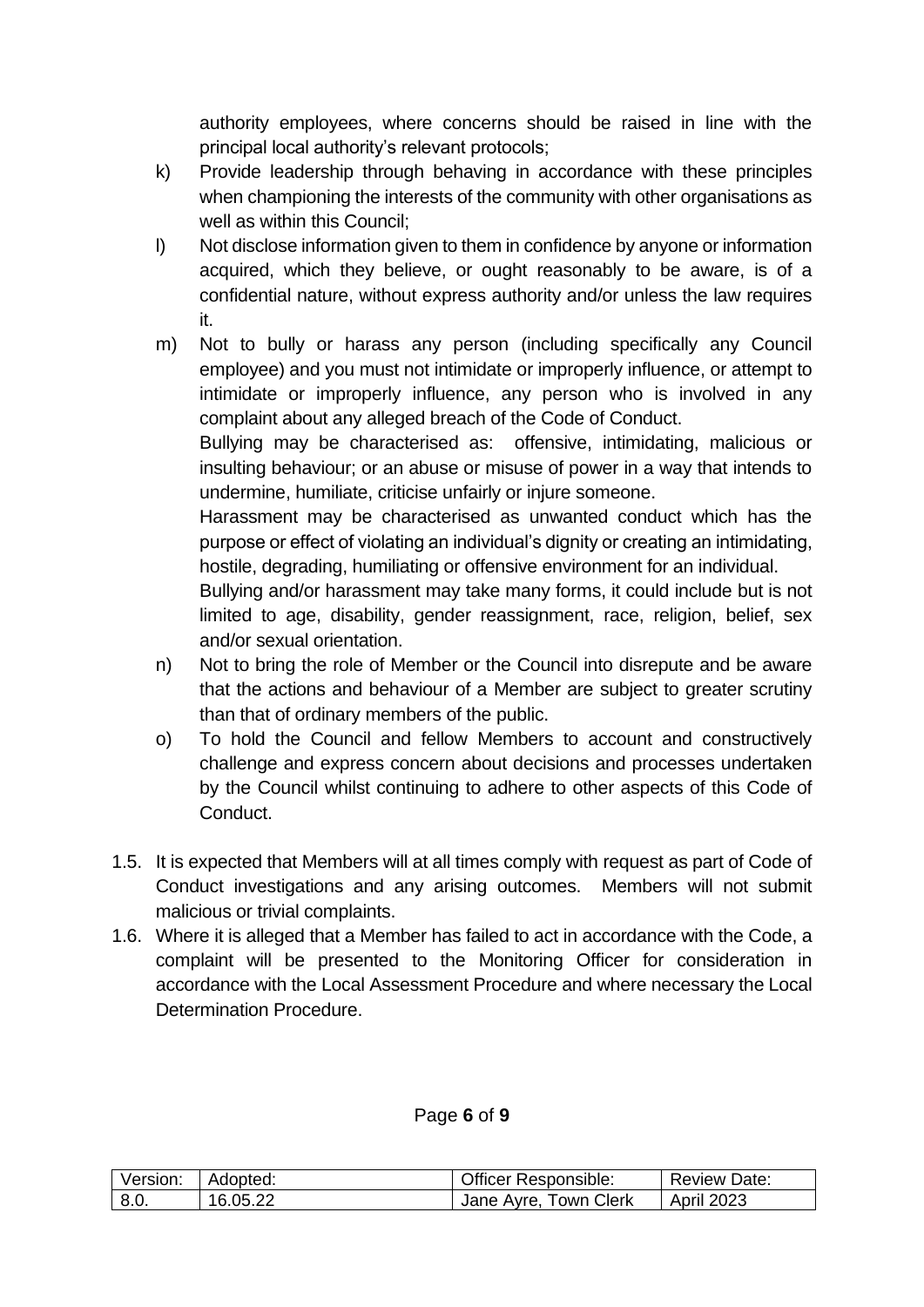# **2. PART TWO – REGISTRATION OF INTERESTS**

# **Register of Interest:**

- 2.1. Members must:
	- a) Register and, where appropriate, disclose those disclosable pecuniary interests that they are obliged to declare under the Localism Act and associated regulations; and
	- b) Register any body of which they are a member (or in a position of general control or management) to which you were appointed or nominated by the Council; and
	- c) Register details of their membership of any organisation or body whose rules or requirements of membership could be regarded as suggesting a degree of loyalty to that organisation or body. This could arise by reason of an organisations having an obligation of secrecy about its rules, its membership or conduct and/or a commitment of allegiance or support to that organisation or body. Such organisations or bodies may or may not be charitable concerns and they may also have a local, regional, national or international aspect; and
	- d) Register details of their membership of any trade union within the meaning of Section 1 of the Trade Union and Labour Relations (Consolidation) Act 1992.
- 2.2. Registration of interests shall be completed by provision of details upon a signed prescribed form which is submitted to the Monitoring Officer at Durham County Council. Members must ensure they keep the register updated and acknowledge that its content will be published on the principal authority's and Council's websites and will be open to the public to inspect.

# **Disclosable Pecuniary Interests Entered On The Register:**

- 2.3. If Members are present at a meeting of the Council and:
	- a) They are aware that they have a disclosable pecuniary interest under paragraph 2.1 a) in this Code in any matter to be considered or being considered at the meeting; and
	- b) The interest is entered in the Council's register

they may not participate in any discussion or further discussion of an item of business or in any vote or further vote taken on that item which affects or relates to

#### Page **7** of **9**

| Version: | l Adopted: | <b>Officer Responsible:</b> | <b>Review Date:</b> |
|----------|------------|-----------------------------|---------------------|
| 8.0.     | 16.05.22   | Jane Ayre, Town Clerk       | <b>April 2023</b>   |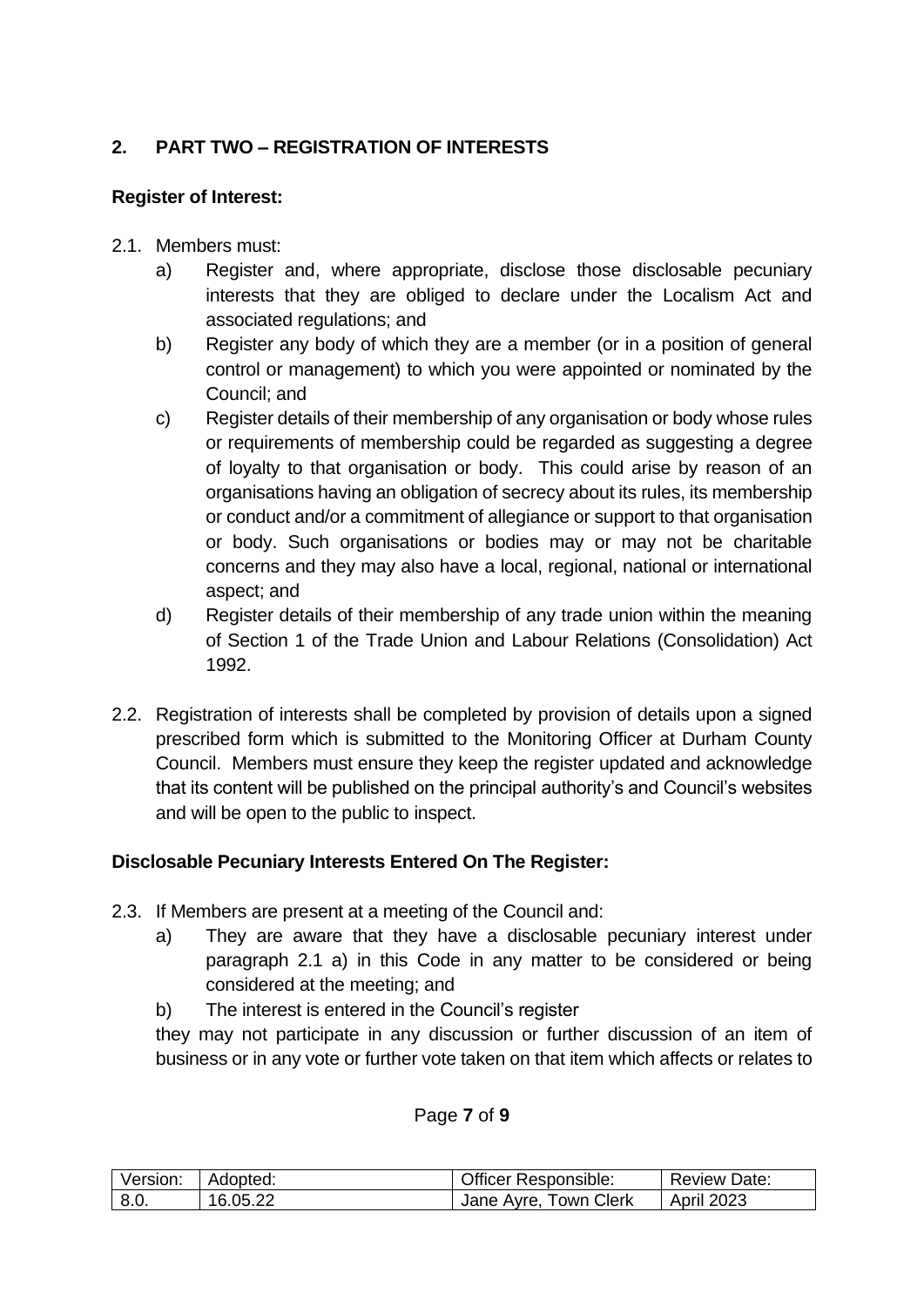the subject matter in which they have such an interest; and they must leave the room where the meeting is held while any discussion and or voting takes place.

# **Disclosable Pecuniary Interests NOT Entered On The Register:**

- 2.4. If Members are present at a meeting of the Council and:
	- **a)** Aware that they have a disclosable pecuniary interest under paragraph 2.1 a) in this Code in any matter to be considered or being considered at the meeting; **and**
	- b) The interest is not entered in the Council's register,

they must disclose the interest to the meeting. Furthermore, they may not participate or further participate in any discussion of the matter at the meeting or participate in any vote or further vote taken on the matter at the meeting and mut leave the room where the meeting is held while any discussion and or voting takes place.

- 2.5. If an interest referred to in paragraph 2.1 a) of this Code is not entered on the Council's register and is not the subject of a pending registration, Members must notify the principal authority's Monitoring Officer of the interest within 28 days of the date of the disclosure.
- 2.6. Members with the power to discharge a Council function acting along will have a disclosable pecuniary interest in any matter to be dealt with or being dealt with by them in the course of discharging that function.
	- **a)** They may not take any steps, or any further steps, in relation to the matter (except for the purpose of enabling the matter to be dealt with otherwise than by them); **and**
	- b) If the interest is not entered on the Council's register and is not the subject of a pending registration, they must notify the principal authority's Monitoring Officer of the interest within 28 days of becoming aware of the interest.

# **Sensitive Interests:**

- 2.7. This applies to a situation where a Member considers that the disclosure of the details of their interest – including that of their spouse/partner – could lead to them, or a person being connected with them, being subject to violence or intimidation.
- 2.8. In such circumstances the Member should share their concerns with the principal authority's Monitoring Officer. If the Monitoring Officer agrees with the Member, then the details of the interest will not be included in the Council's published Register of Interests, but the Register may state the Member had registered an interest the details of which are being withheld under Section 32 of the Localism Act 2011.

#### Page **8** of **9**

| Version: | Adopted: | <b>Officer Responsible:</b> | <b>Review Date:</b> |
|----------|----------|-----------------------------|---------------------|
| 8.0.     | 16.05.22 | Jane Ayre, Town Clerk       | <b>April 2023</b>   |